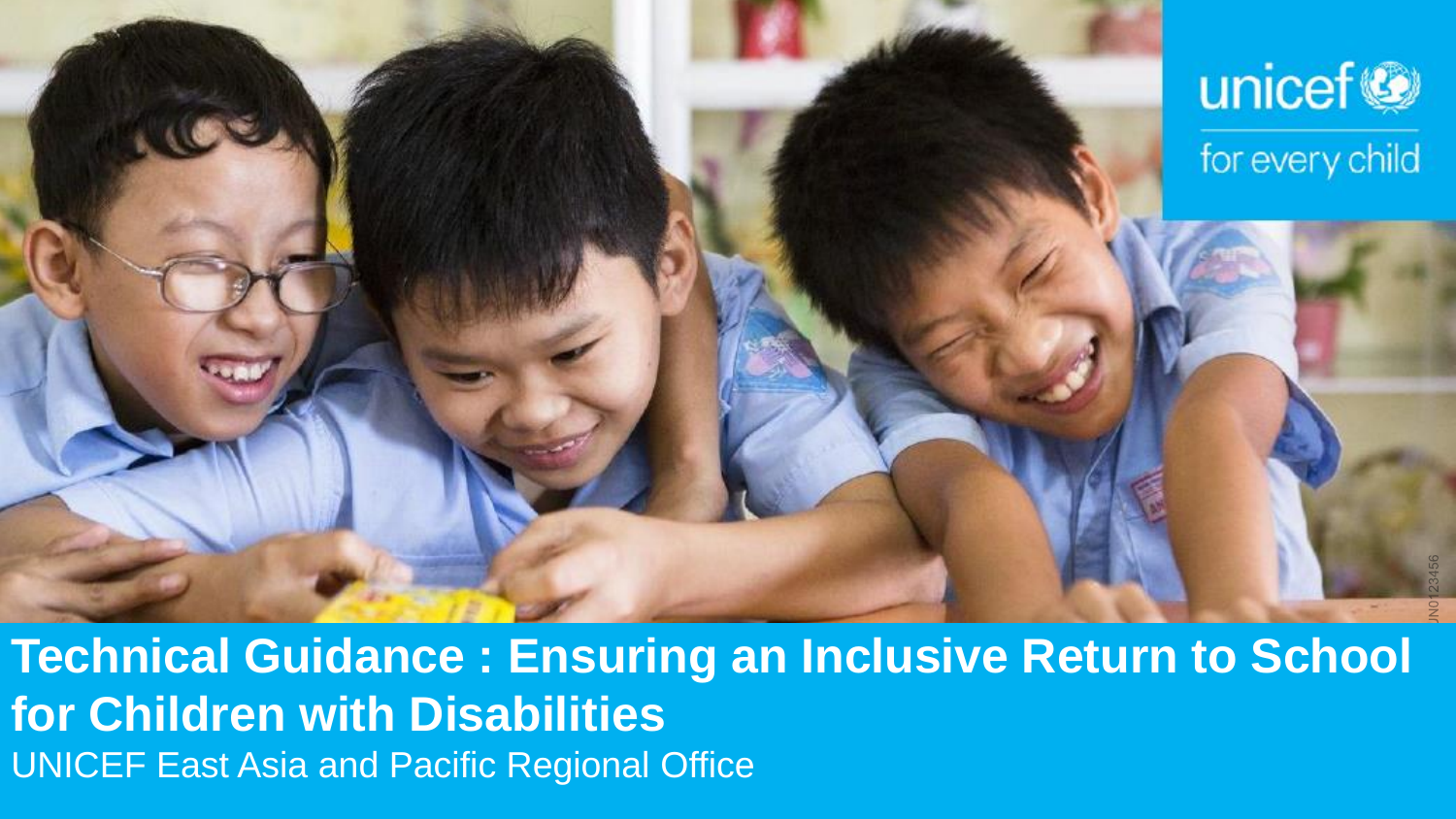# **Challenge and Opportunity**

**Challenge: The crisis may exacerbate exclusion and isolation felt before the crisis.** 

- A major risk exists that children with disabilities will not return to school.
- Parents may also be concerned about the health risks for their children's return to school.

#### **Opportunity: to make schools 'Open Up Better' by putting in place mechanisms to make school more inclusive than before the crisis.**

This note presents a checklist of considerations to ensure that:

1. Specific considerations are put in place to facilitate the return to learning for children with disabilities

2. Schools Open Up Better by making the learning environment friendly and welcoming for children with disabilities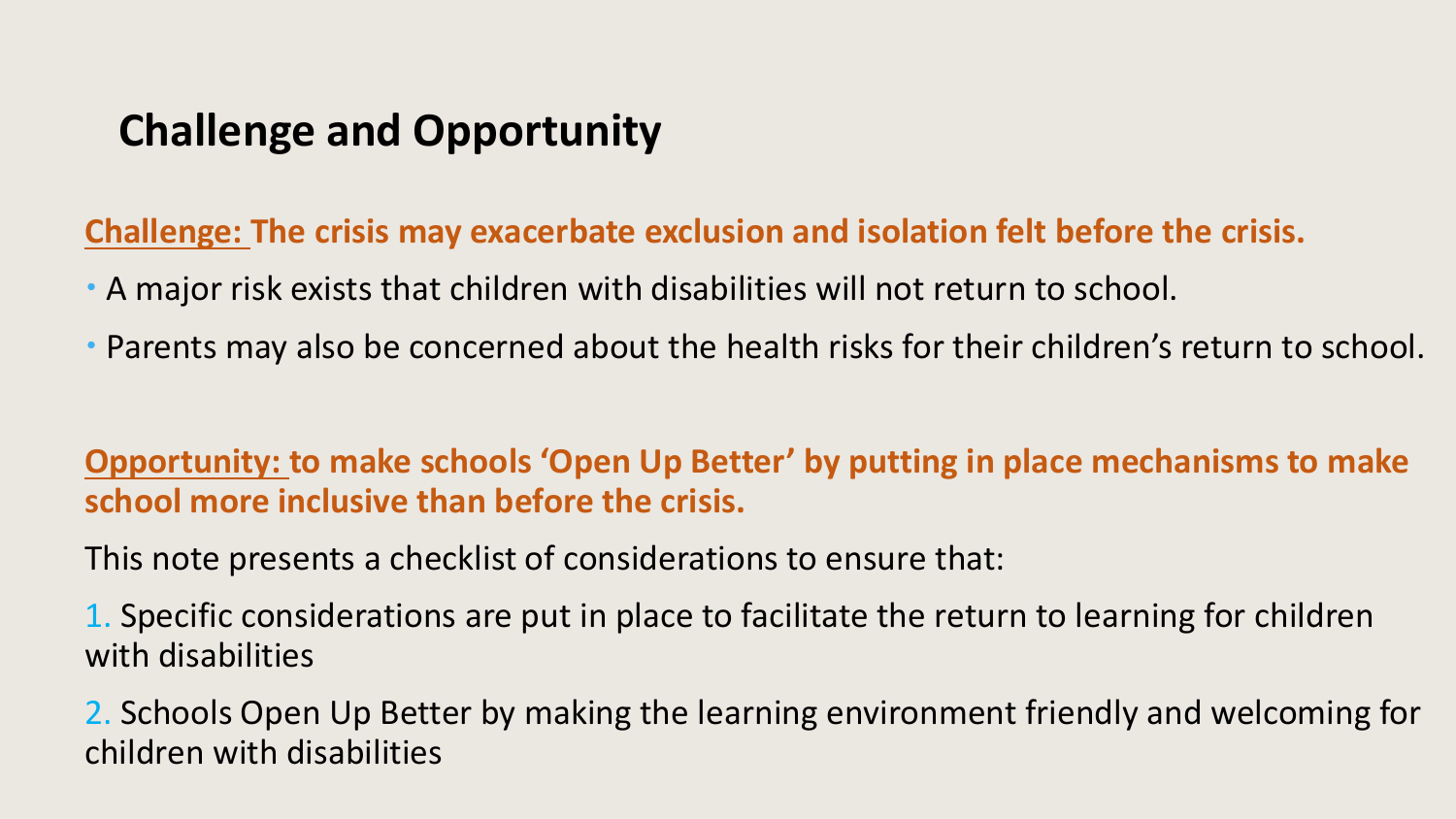

mmi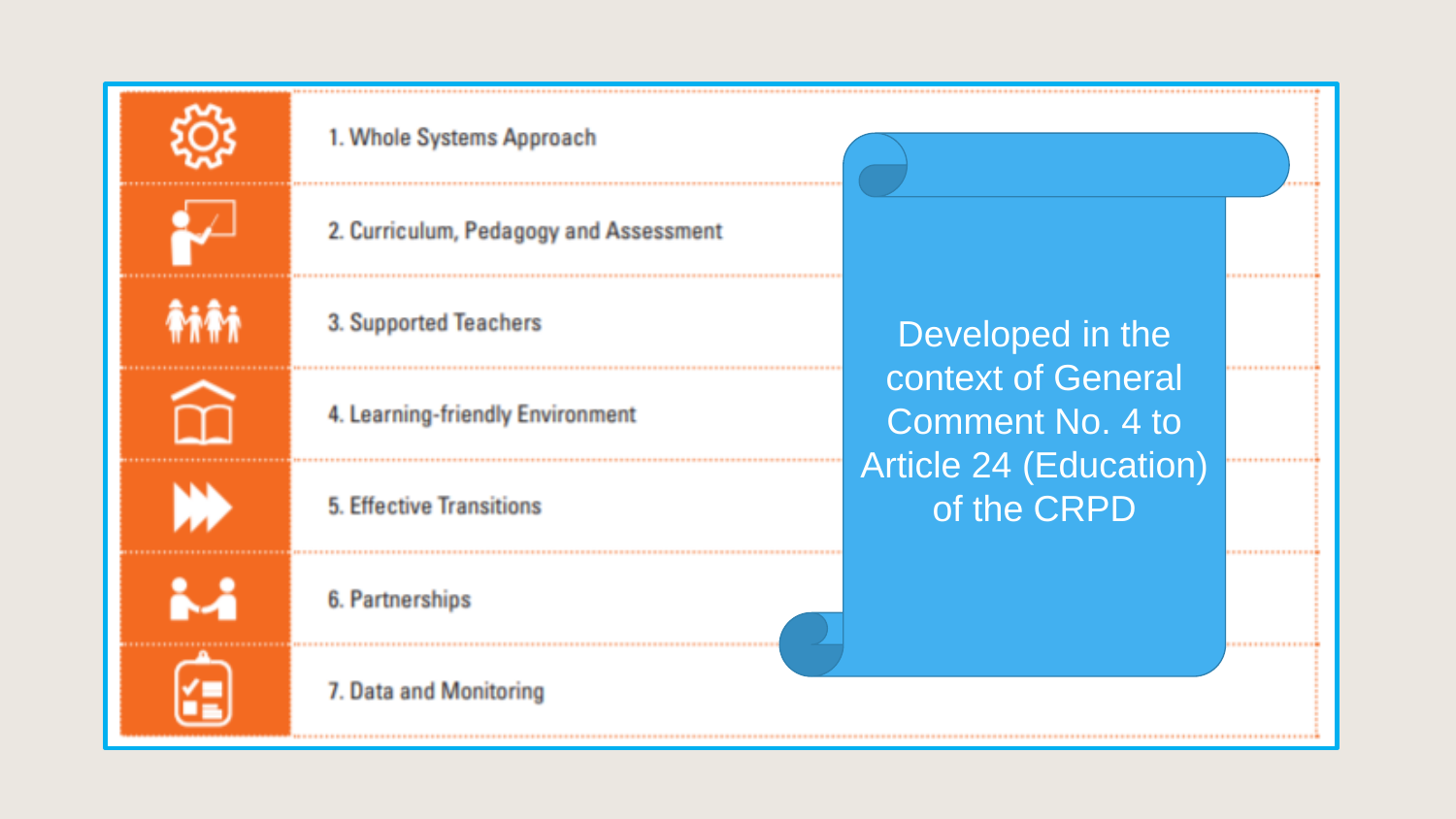# **Whole systems approach**

### **Prior to school reopening**

- Establish **clear plans for the return to school** with explicit measures for children with disabilities.
- Ensure **information in accessible formats** about returning to school.
- Conduct **outreach and follow up** with families of children with disabilities.
- Ensure **accessible and inclusive WASH facilities**.
- Put plans in place and ensure for safe return of **support services**.

### **After school reopening**

- Advance **inclusive policy reforms** to improve the quality of education for children with disabilities.
- Strengthen **parent-school committees** or forums for outreach to households.
- Ensure **referral systems are inclusive** of children with disabilities.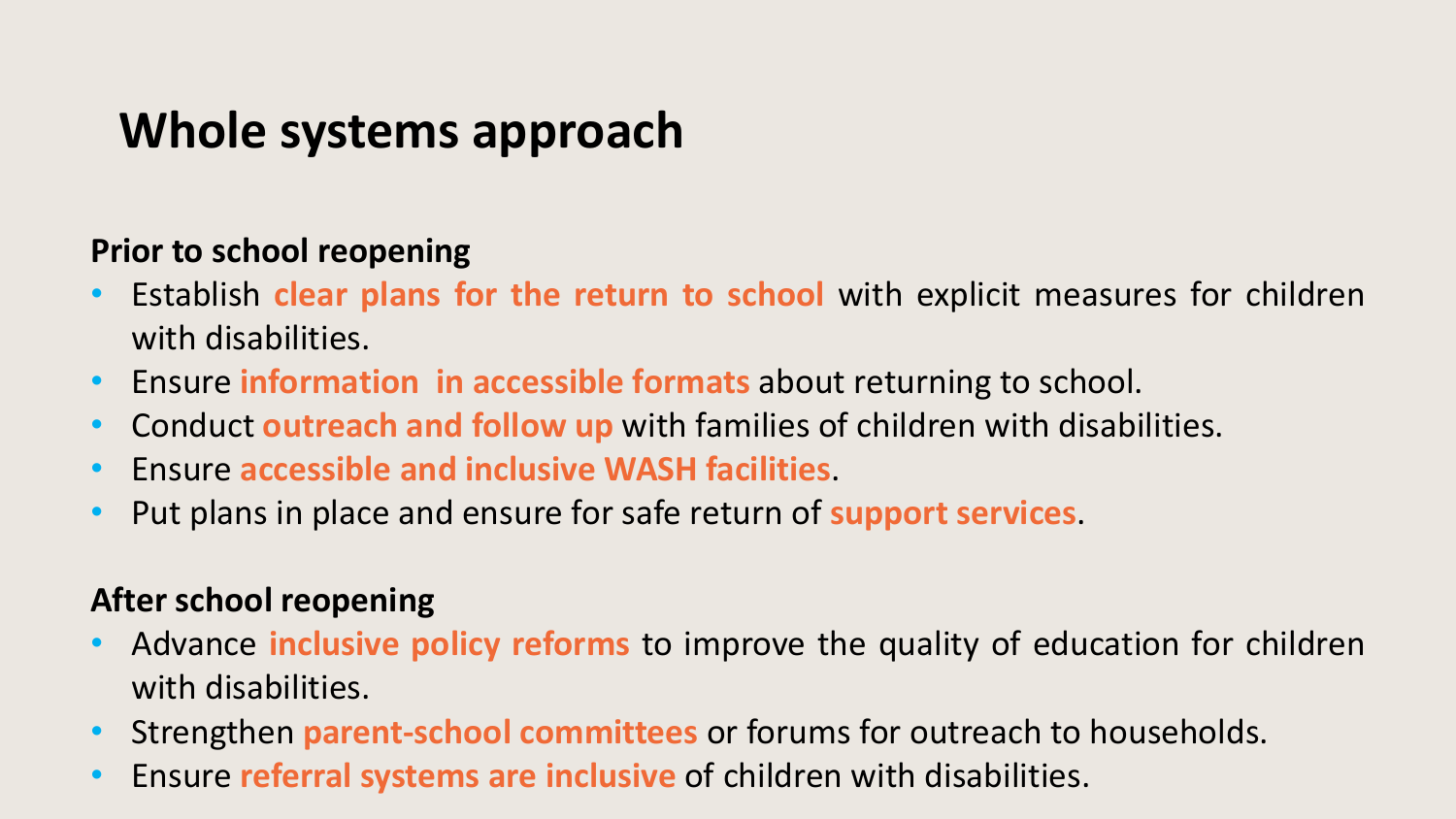# **Curriculum, pedagogy and assessment**

#### **Before school reopening**

- Recognise the **extraordinary circumstances and stresses caused by COVID-19** and allow classroom time focused on mental health and well-being.
- Make provisions for additional support services for remedial work with children with and without disabilities who may need to regain knowledge and skills.

#### **After school reopening**

• Encourage schools to establish **regular opportunities to meet with families** after the return to school.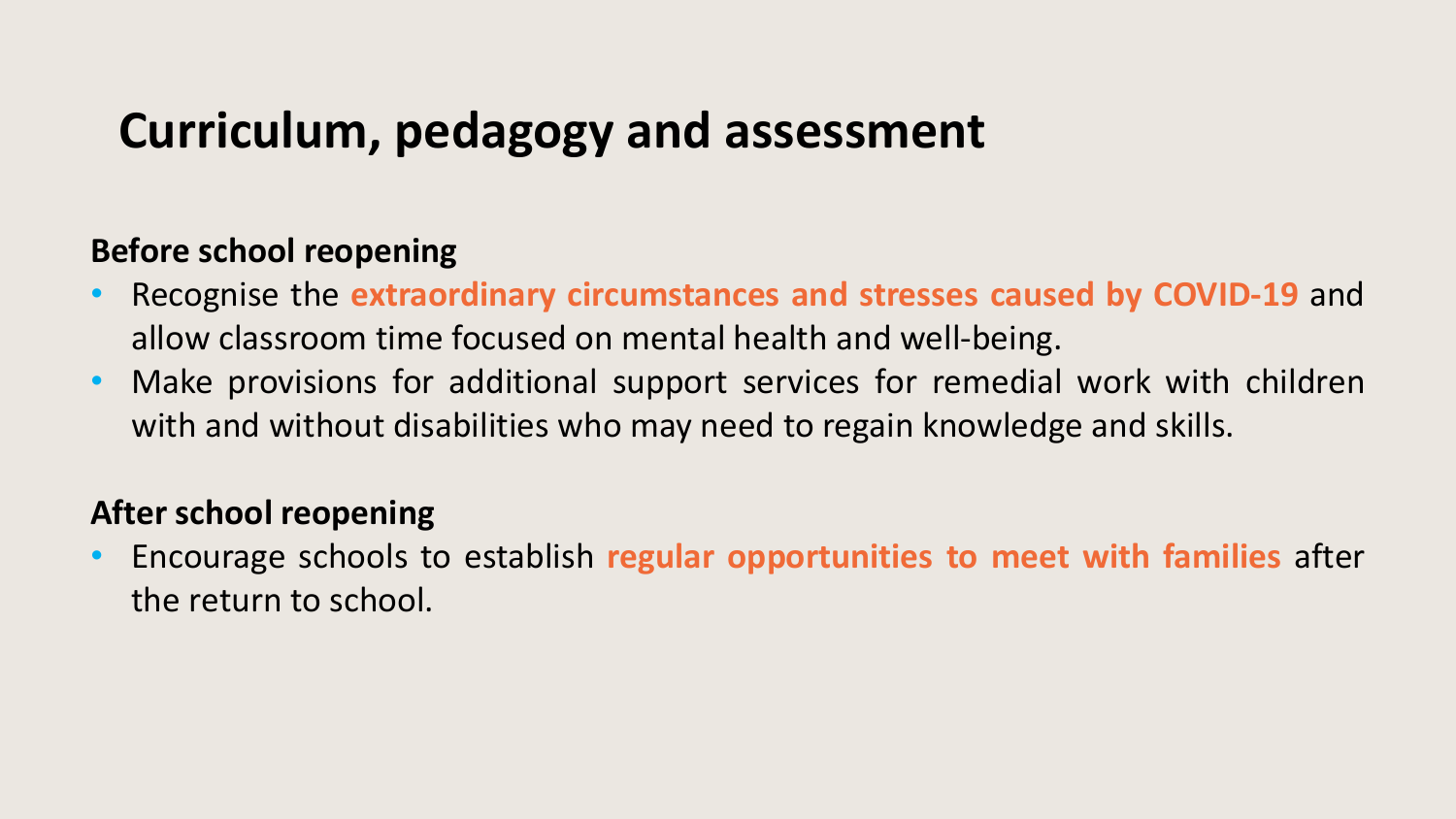# **Supported teachers**

### **Before school reopening**

- Provide **additional training and support to teachers** and aides who teach and support children with disabilities on ensuring an inclusive return to school.
- Ensure the education system and school staffs are prepared to **address child protection issues** and facilitate referrals and cooperation between education, child protection, social services, mental health and disability services.

#### **After school reopening**

• Provide guidelines for social distancing and personal protection measures for staff supporting children with disabilities who may need assistance requiring physical contact, such as getting around the school or using bathroom facilities.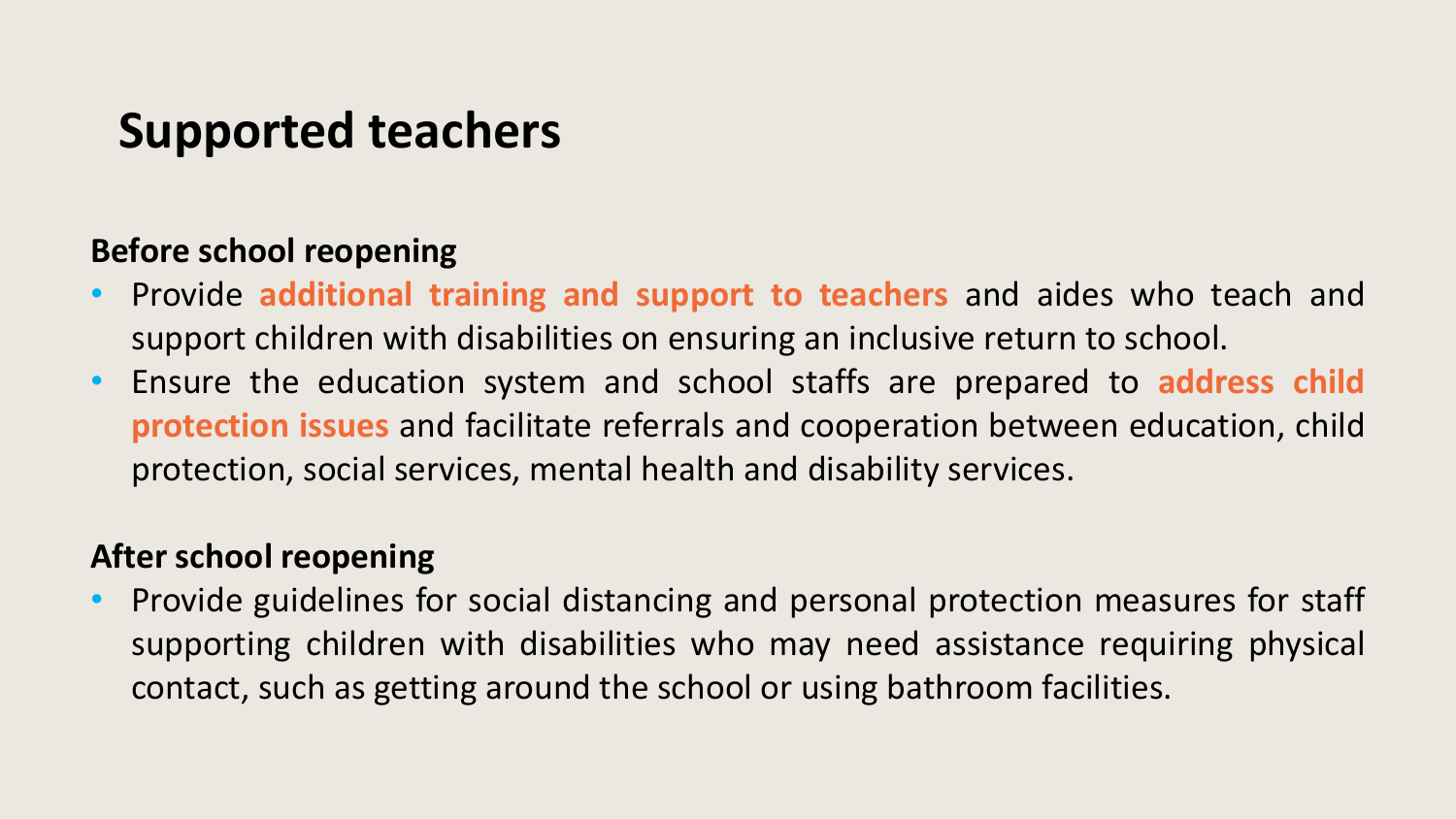# **Learning friendly environment**

### **Before school reopening**

- Ensure **inclusive and accessible WASH facilities** in schools. Proper hygiene is particularly important in the context of COVID-19.
- Put **child protection and safeguarding policies and procedures** in place including clear reporting and referral mechanisms as school reopening may be the first time a child will be able to interact with and/or report abuse to a trusted adult.

#### **After school reopening**

• In some circumstances, friendships may have changed while on lockdown, so there will be uncertainty on social stances and in educational stances. Ensure that teaching staff are prepared to address these concerns.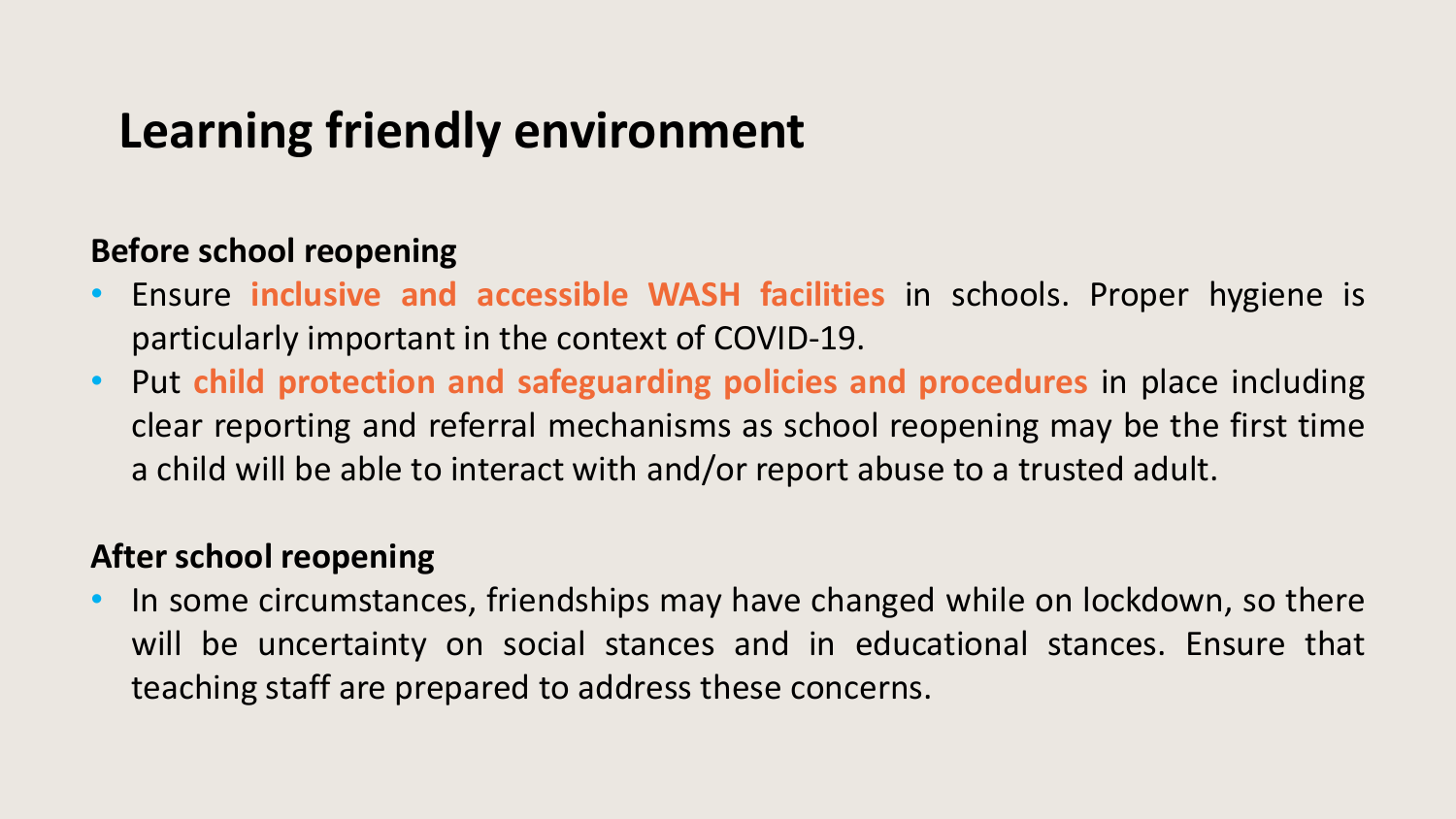# **Effective transitions**

#### **Before school reopening**

• Provide clear guidelines on the transition process for children with disabilities.

### **After school reopening**

- Consider waiving less important examinations and focus resources on ensuring that important examinations are carried out in a valid, reliable, and equitable way.
- Ensure regular check-ins for all students in transition phase and ensure assessments at both current and future education facilities are accessible.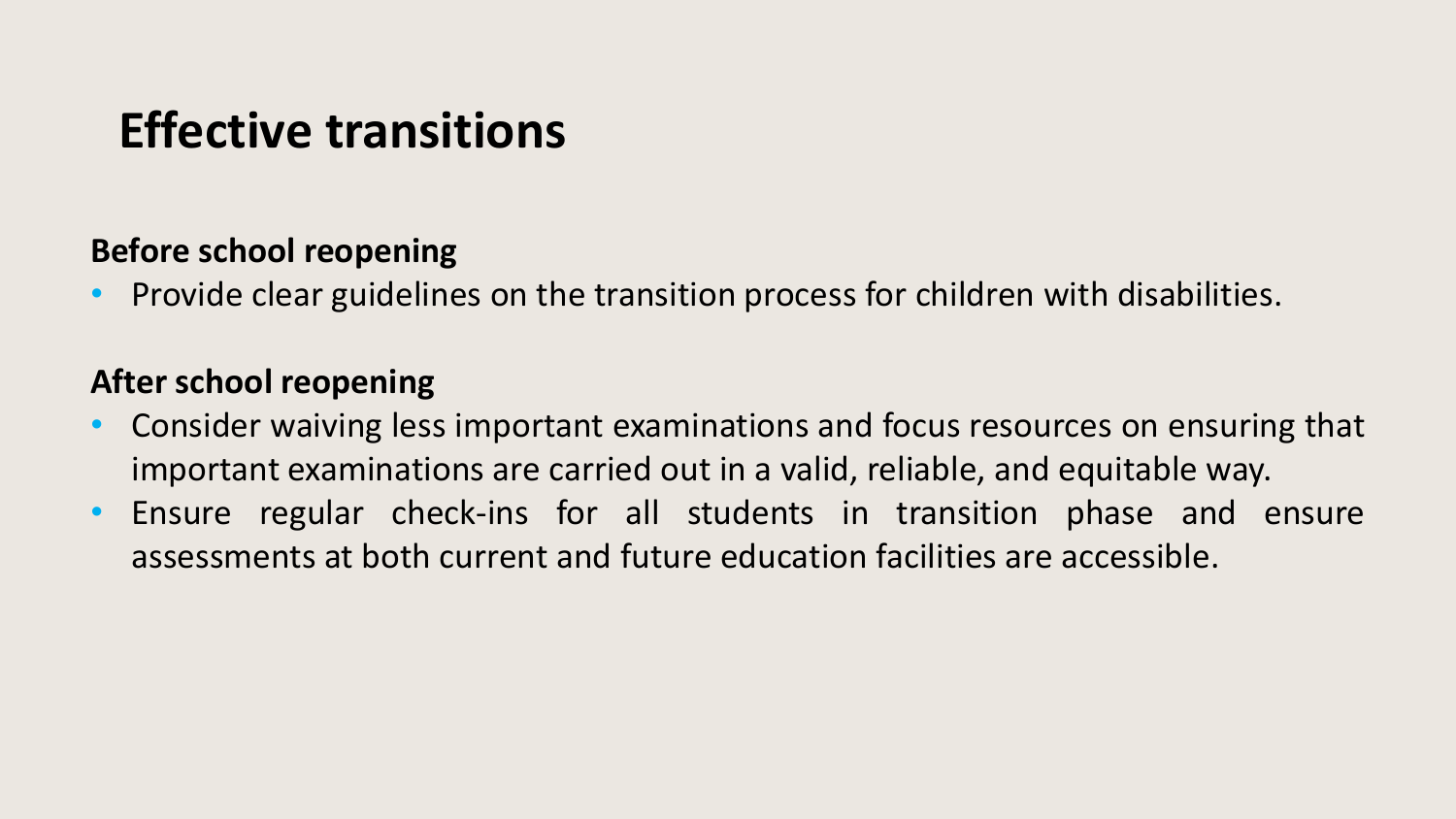# **Partnerships**

### **Before school reopening**

- Build on any existing **collaboration or partnerships with disability movement**, organizations of people with disabilities (OPDs) and self-help groups.
- Ensure that the **parent teacher committee or school committee** keep disability and inclusive education on their agenda.
- Facilitate and contribute to **appropriate and effective referral** between educational services, child protection services, disability services and social services.
- Ensure that **intersectoral collaboration** with the school nurse/health services, child protective services and social workers.

## **After school reopening**

• Continue to build on partnerships established prior to school re-opening.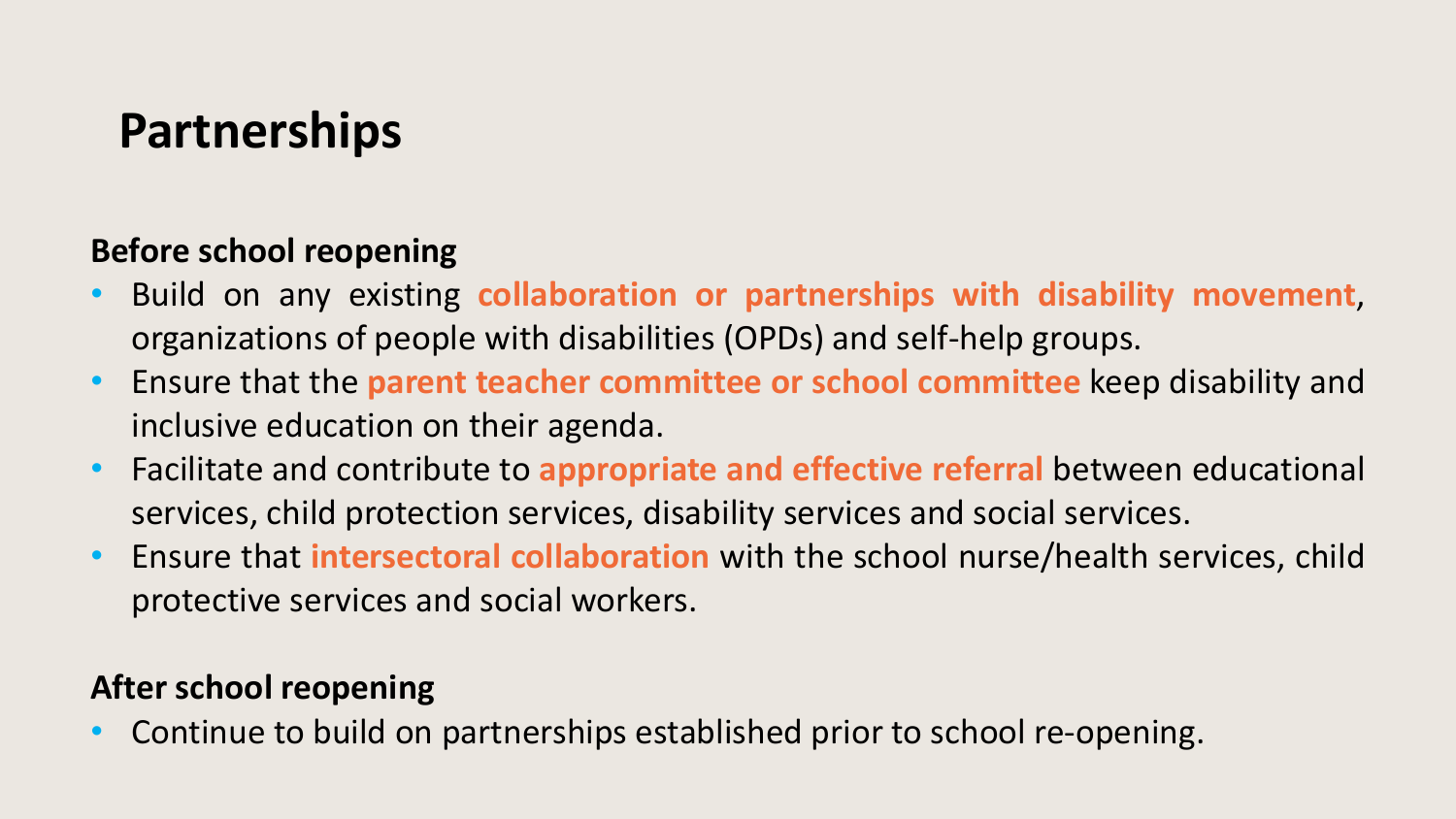# **Data and monitoring**

#### **Before school reopening**

- Ensure that **comprehensive, reliable and disaggregated data collection** on the number of children with disabilities returning to school.
- Ensure **inclusion of children with disabilities in monitoring and identification systems** that focus on absenteeism and related follow up.
- Ensure to collect **information about the issues faced by children with disabilities** during the lockdown, which may lead to dropping out, or regression in learning.

### **After school reopening**

• If data collection activities prior school closure did not collect disability data, this is a good time to ensure that disability questions are included.